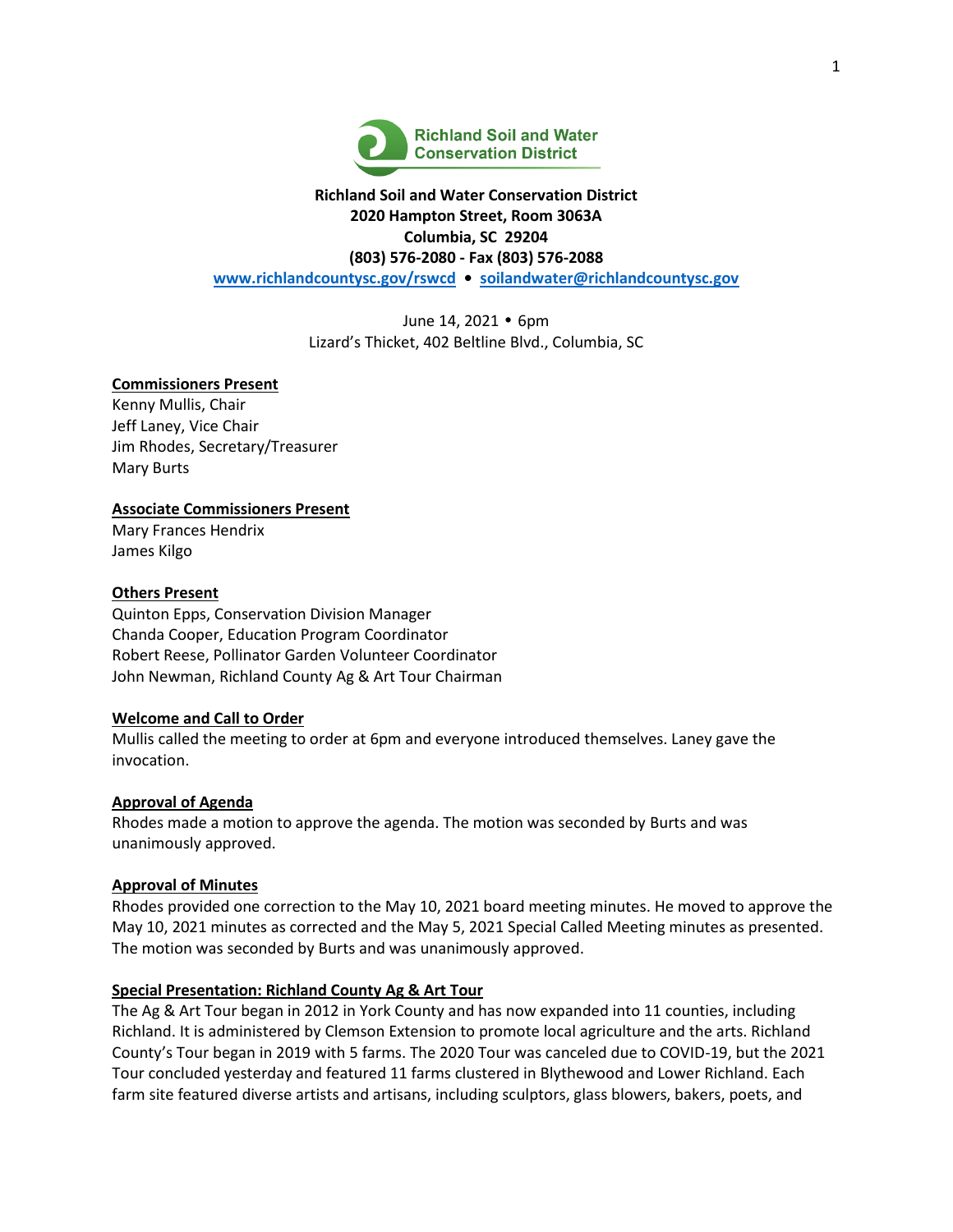musicians. The Tour is free for participants. The Richland County event needs ~120 volunteers to produce.

Preliminary reporting suggests ~2,100 visitors participated in the event, which is almost twice the number of participants from 2019. Demographic data suggests older adults and families with young children are the two main groups of Tour participants. RSWCD's \$300 sponsorship for the 2020 event was rolled over into the 2021 event, and RSWCD allocated an additional \$1,000 sponsorship in May, 2021. Newman said these funds "arrived at the perfect time," since H-tax reimbursements had not yet arrived and the Tour needed cash to pay current invoices. Mullis expressed appreciation for the educational/awareness event and stated this type of event is needed in an urban county such as Richland even more than in other areas!

### **Financial Report**

Rhodes reported a starting balance of \$56,913.96, ending balance of \$53,314.31, 5 checks totaling \$1,399.69, and payroll debits totaling \$2,199.96. The mitigation account balance is \$56,154.36.

### **Affiliate Membership Report**

Laney reported no new affiliate members since the last RSWCD meeting.

### **Pinewood Lake Park Pollinator Garden Report**

Reese reported the Pinewood Lake Park pollinator garden has received adequate rainfall and is blooming beautifully. A volunteer workday will be held Saturday to thin and stake plants. He has taken several photos of plants and pollinators in the Garden; Cooper will contact him to plan for social media outreach. He will include commissioners on the next volunteer invitation and is also interested in inviting Council members to participate in workdays at the Garden.

Reese also explained residents in Lower Richland are interested in the Lower Richland Tourism Plan as well as the Land Development Code revision.

### **NRCS Report**

District Conservationist Emily Bonilla-Gonzalez was unable to attend but provided a written report (Appendix A).

### **SCDNR Report**

Conservation Districts Program Manager Tyler Brown was unable to attend, but Cooper reported a new Memorandum of Agreement between SC's conservation districts and their state and federal partners has been developed and will be presented for review and approval at the next RSWCD meeting.

### **Richland County Conservation Commission (RCCC) Report**

Epps reported RCCC commissioners spent most of May responding to Richland County's FY22 Proposed Budget. RCCC has sponsored the Richland County Ag & Art Tour in previous years. RCCC commissioners have met with Richland County staff members who are working on the Land Development Code rewrite; RCCC Chairman John Grego will submit Land Development Code recommendations on behalf of the RCCC. Epps and the RCCC are working with other Richland County staff members to have vacant positions posted for re-hire. The RCCC is considering several tracts of land for conservation easements or purchase. The contract for designing a bridge to replace the damaged bridge at the Mill Creek property has just been awarded. FY21 Conservation Commission grants are being closed out, and Epps is completing final reviews and reimbursements.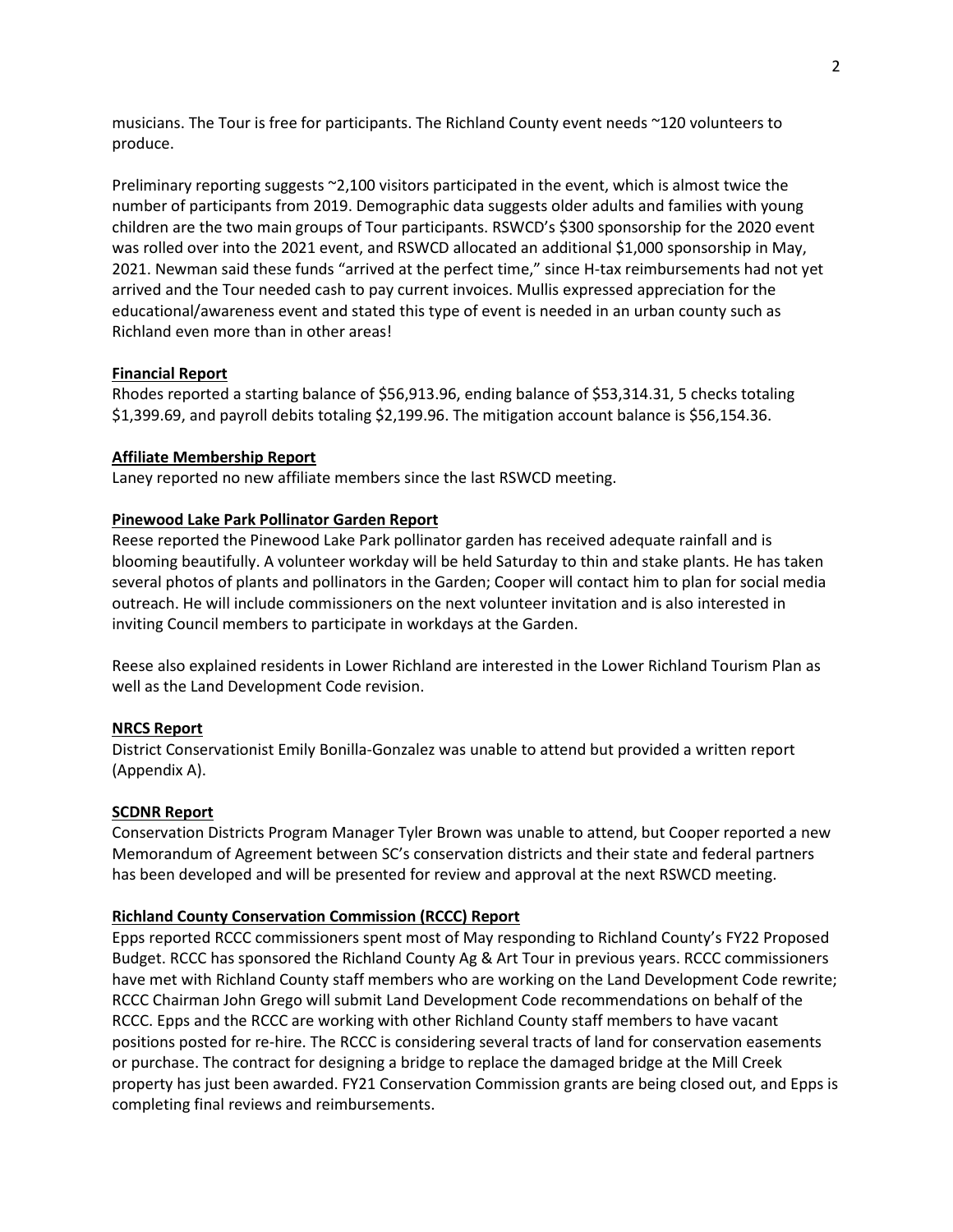### **Education Report**

Cooper presented the education report (Appendix B).

### **Old Business: Richland County's FY22 Budget**

County Council restored general funding for RSWCD staff support during a 10-0 vote at Third Reading of the budget on June 10, 2021. Additional funding was allocated to provide 100% of a FTE administrative assistant instead of 40% of a FTE administrative assistant, which has been the arrangement for several years. However, several council members expressed reservations and concerns about the funding during discussion. RSWCD commissioners discussed the importance of keeping the advocacy program active during the coming year as we seek to educate administration and council about the programs of RSWCD. Specifically, commissioners hope to develop relationships and share information with Council members during 1-on-1 meetings. Laney and Mullis thanked staff for their hard work and dedication.

## **Public Input**

RSWCD normally takes a recess in July, but since multiple commissioners will be out of town during the scheduled August RSWCD meeting, Cooper will attempt to schedule RSWCD's meeting for July 12 instead.

\_\_\_\_\_\_\_\_\_\_\_\_\_\_\_\_\_\_\_\_\_\_\_\_\_\_\_\_\_\_\_\_\_\_\_\_\_\_\_\_\_\_\_\_\_\_\_\_\_\_\_\_\_\_\_\_\_\_\_\_\_\_\_\_\_\_\_\_\_\_\_\_\_\_\_\_\_\_\_\_\_\_\_\_

#### **Next Meeting**

TENTATIVE: Monday, July 12, 2021 @ time and location TBD

#### **Adjournment**

The meeting adjourned at 7:35pm.

Respectfully Submitted,

Kenny Mullis, Chair **Chanda L. Cooper, Conservation Education Analyst** Chanda L. Cooper, Conservation Education Analyst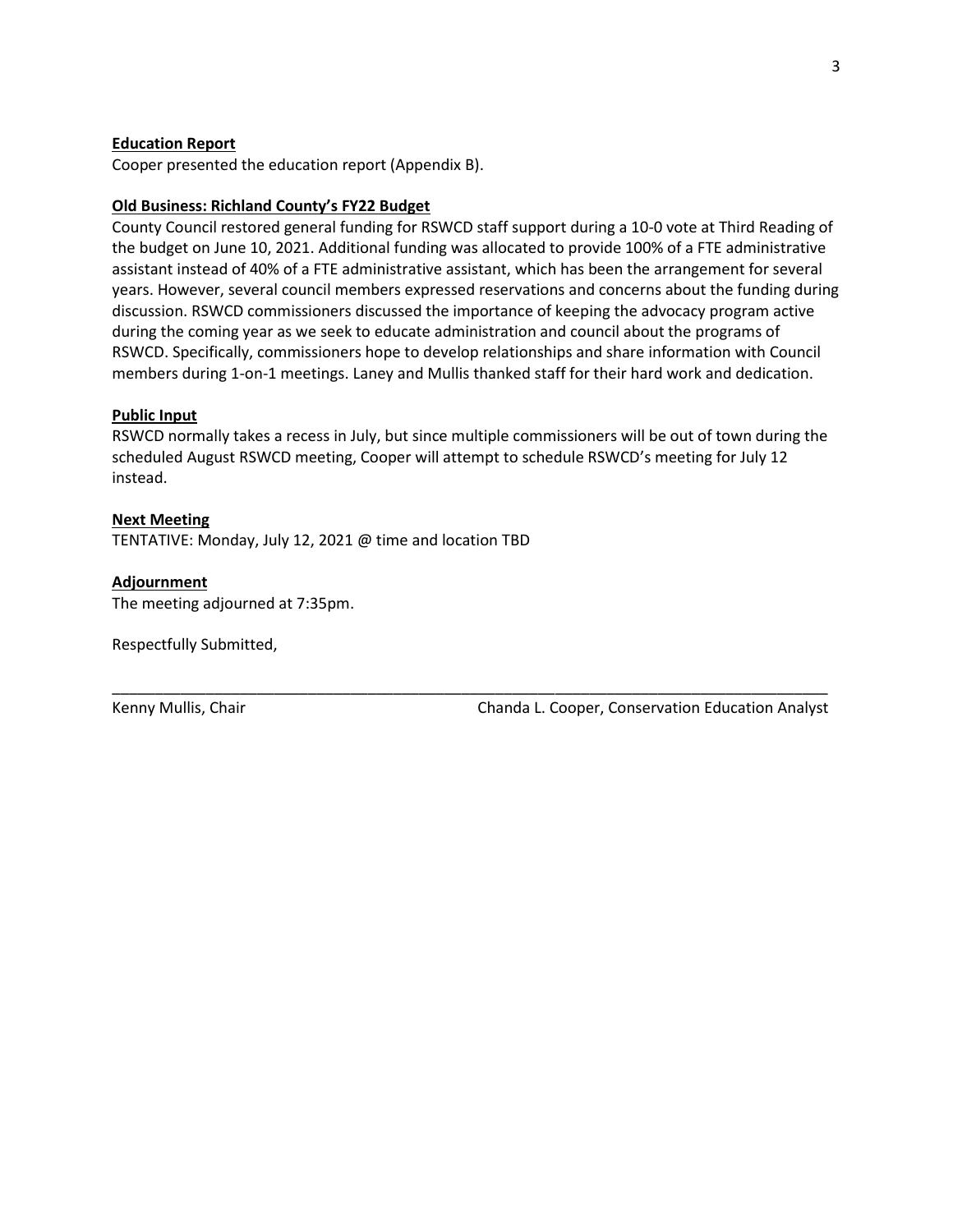### **Appendix A: USDA-NRCS Report**

## **NRCS Monthly Report May 2021**

### **Programs**

#### **EQIP**

- On Active Contracts
	- o Working on practice checkouts, contract reviews and modifications.
	- o Regular management of active contracts
- EQIP FY21
	- o Working on obligation of the EQIP applications we have 51 application in Approved ore preapproved status working on getting them obligated 3 has been obligated so far total amount for the year is \$1, 062,693.00 Richland \$749,244.00
	- o Completing site visits and meeting with producers to complete the planning portion.
	- o Completed site visits for new producers 3Richland 2 Calhoun
- **•** EQIP FY22
	- o Completed 2 site visit for new customers and received applications

### **CSP**

- Active CSP
	- o Working with producers on implementations of practices.

### **General**

- o Complete Trainings and attended Virtual meetings and teleconferences
- o Working on CTA designs
- o Working on Training for Planner Certification